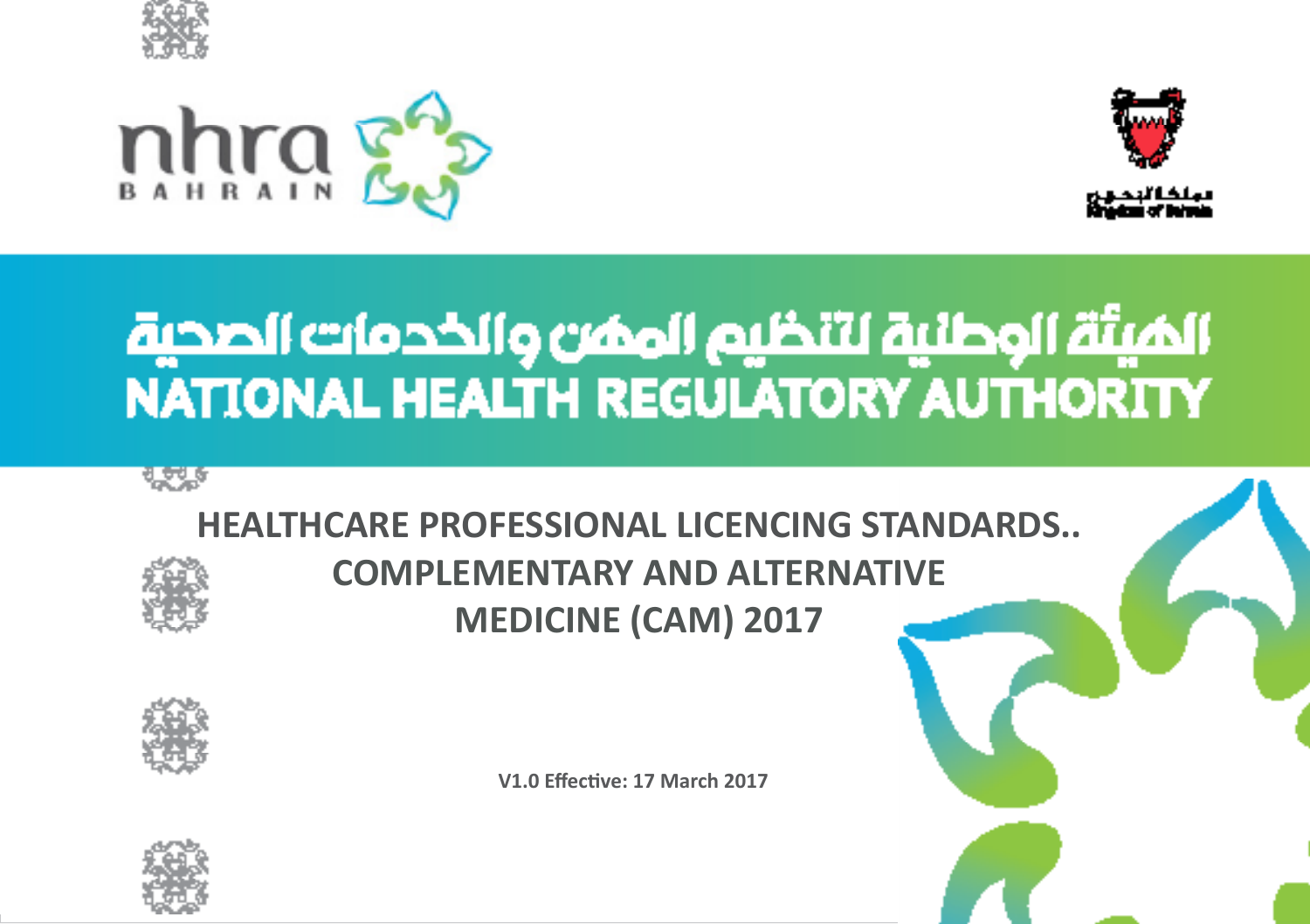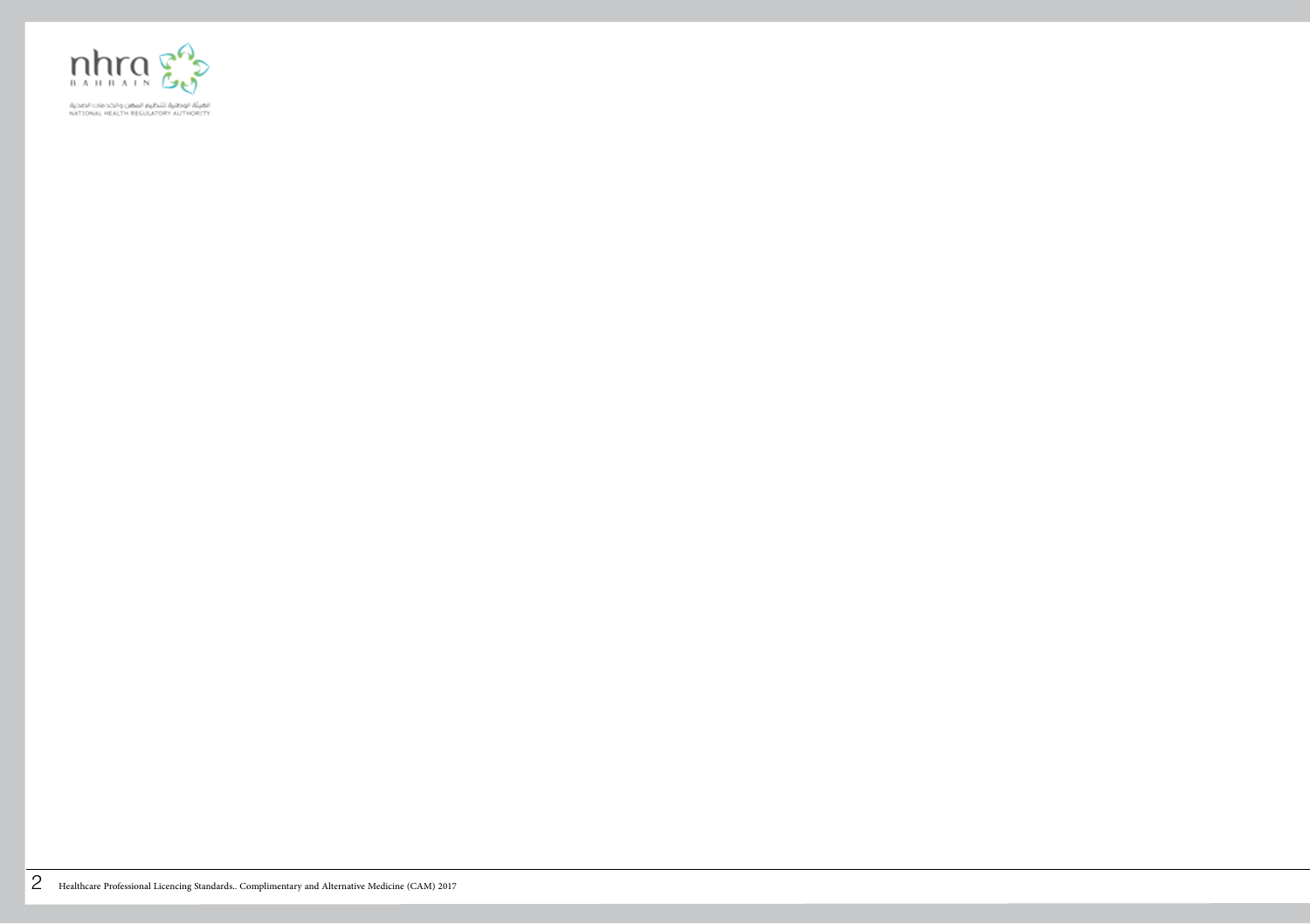

#### *TABLE OF* **CONTENTS**

| Title                                                        | Page           |
|--------------------------------------------------------------|----------------|
| <b>CHAPTER 6: COMPLEMENTARY AND ALTERNATIVE MEDICINE</b>     | $\mathbf{1}$   |
| Definitions                                                  | $\overline{4}$ |
| Acronyms                                                     | 6              |
| <b>INTRODUCTION</b>                                          | 9              |
| Preface                                                      | 10             |
| 1. Licensure General Requirements                            | 11             |
| 1.1 Education Qualifications                                 | 11             |
| 1.2 Professional Experience                                  | 11             |
| 1.3 Professional License and Good Standing Status            | 12             |
| 1.4 Primary Source Verification                              | 13             |
| 1.5 License examination (BLE)                                | 13             |
| 1.6 BLE Exemption Policy                                     | 14             |
| 1.7 Examination Attempts                                     | 14             |
| 1.8 Discontinuity of Practice                                | 16             |
| 2. Renewal of Licenses                                       | 17             |
| <b>General Comments</b>                                      | 18             |
| <b>Requirements and Considerations</b>                       | 18             |
| <b>TCAM Health Care Professionals Licensure Requirements</b> | 18             |
| Recognized Specialties Titles for Licensing                  | 19             |
| <b>Required Qualifications</b>                               | 20             |
| 1. Physicians                                                | 20             |
| 2. Non-Physicians                                            | 22             |
| References                                                   | 24             |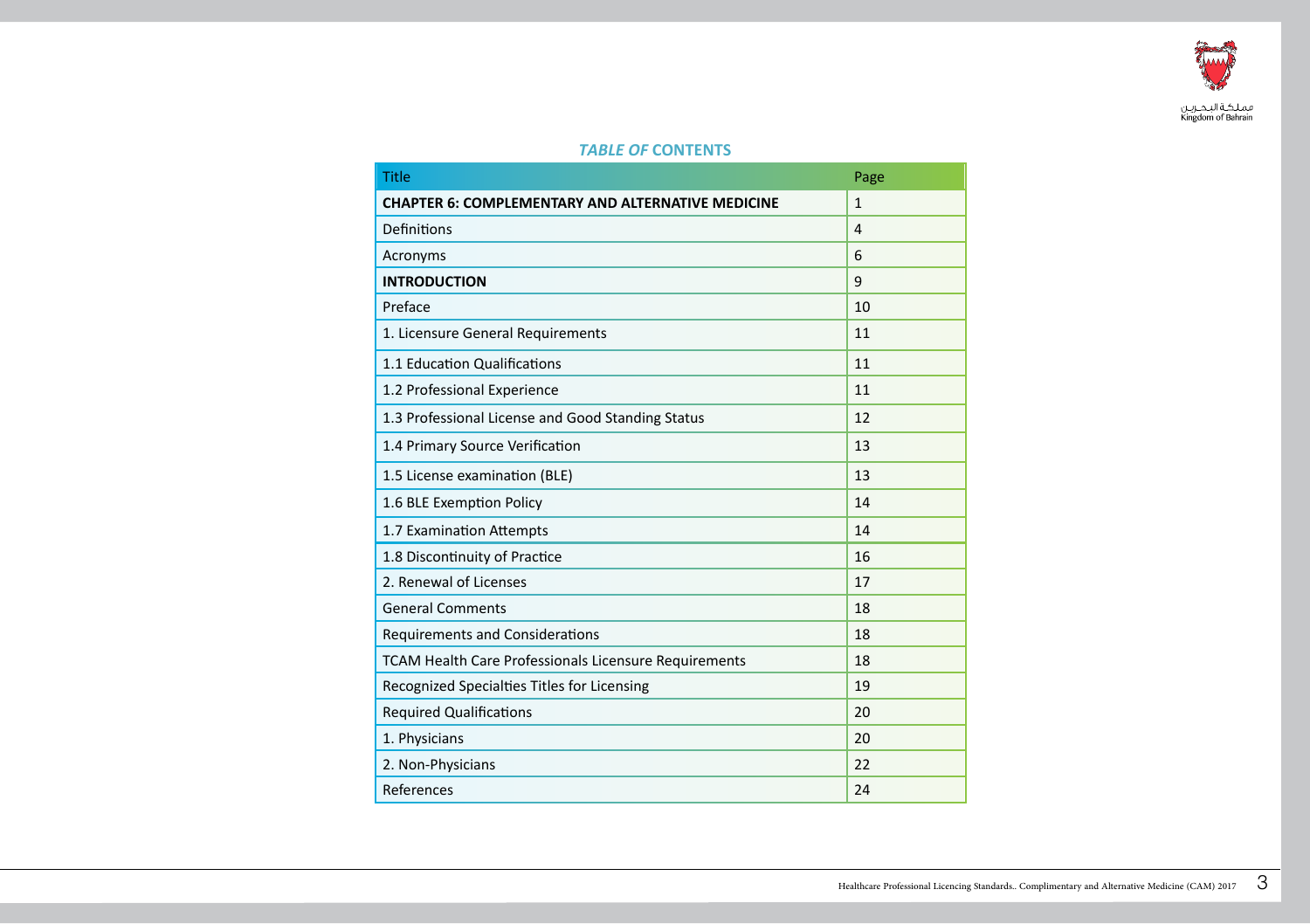

#### **Definations:**

#### **Authority: National Health Regulatory Authority**

- **Continuing Professional Development (CPD):** A range of learning activities through which healthcare professionals maintain and develop their knowledge and skills throughout their career to ensure that they retain their capacity to practice safely, effectively and legally within their evolving scope of practice. CPD is also referred to as Continuing Medical Education (CME).
- **Credentialing:** A process whereby specific licensing title is assigned to a healthcare professional based on recognized and accredited qualifications, training, experience and current practice.
- **Experience:** Hands on clinical experience gained by a licensed healthcare professional during a salaried employment/contractual period and it excludes volunteer jobs, observer-ship, or clinical attachment.
- **Fitness to practice:** A status where the healthcare professional is able to consistently demonstrate ability to practice without any impediments i.e. physical or others.

**Gap of Practice:** A defined period of discontinuation of clinical experience/ practice.

Good Standing Certificate (GSC): A certificate showing evidence that the healthcare professional is competent to practice the profession, has not been found guilty of unprofessional conduct, and that there are no pending or previous disciplinary orders or criminal proceedings against the healthcare professional.

**Healthcare Profession:** A field of healthcare recognized by the Authority.

**Healthcare Professional:** A person who by education, training, certification and licensure is qualified to provide healthcare services.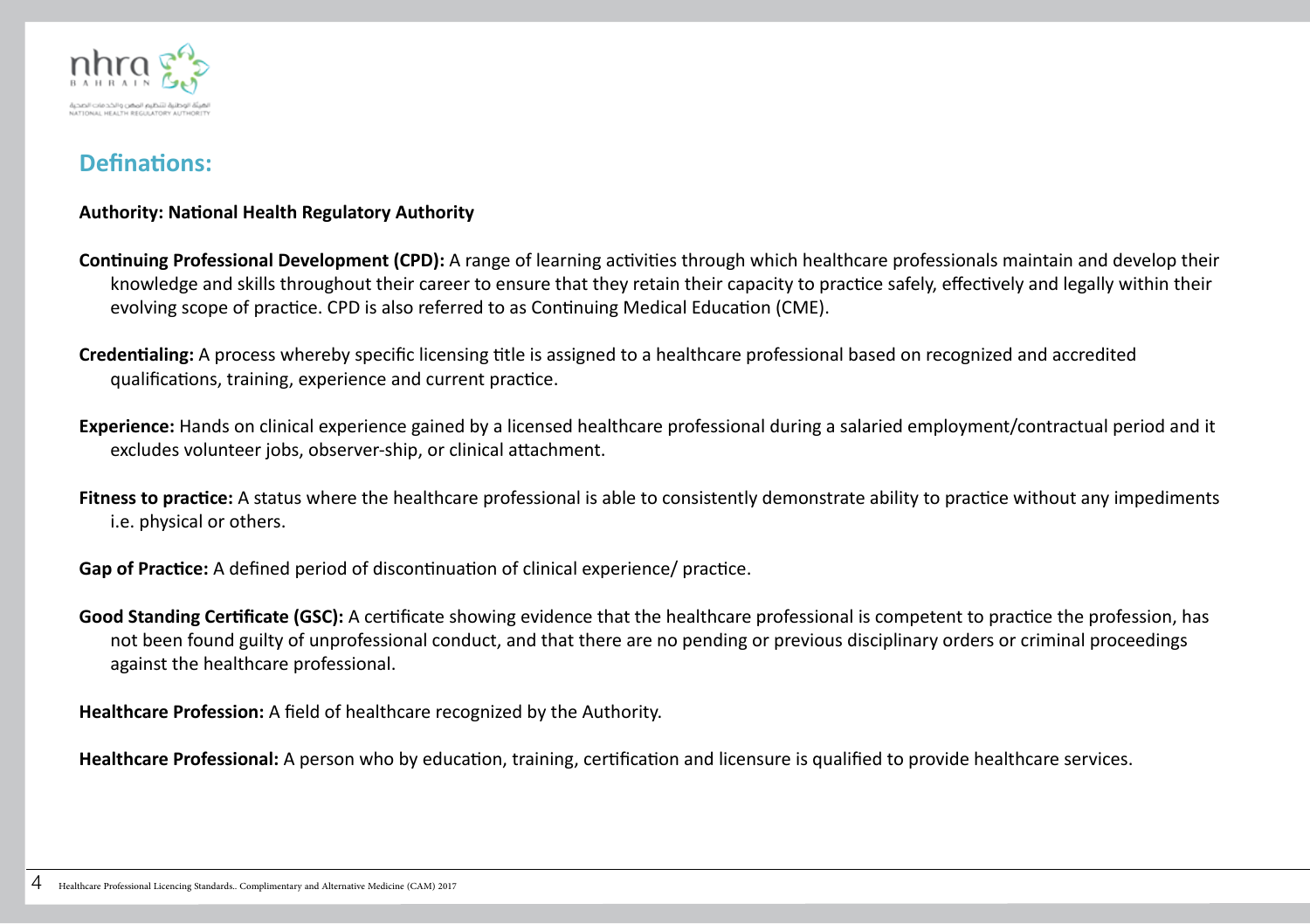

**License:** A permission granted by the Authority to practice a healthcare profession.

**Licensing:** A process of granting a legally protected professional title by the Authority.

**Primary Source Verification**: A process of validating documents required for licensure from the issuing organization.

**Qualification:** An educational evidence granted by universities, colleges, academic institutes or schools that are nationally accredited or formally recognized.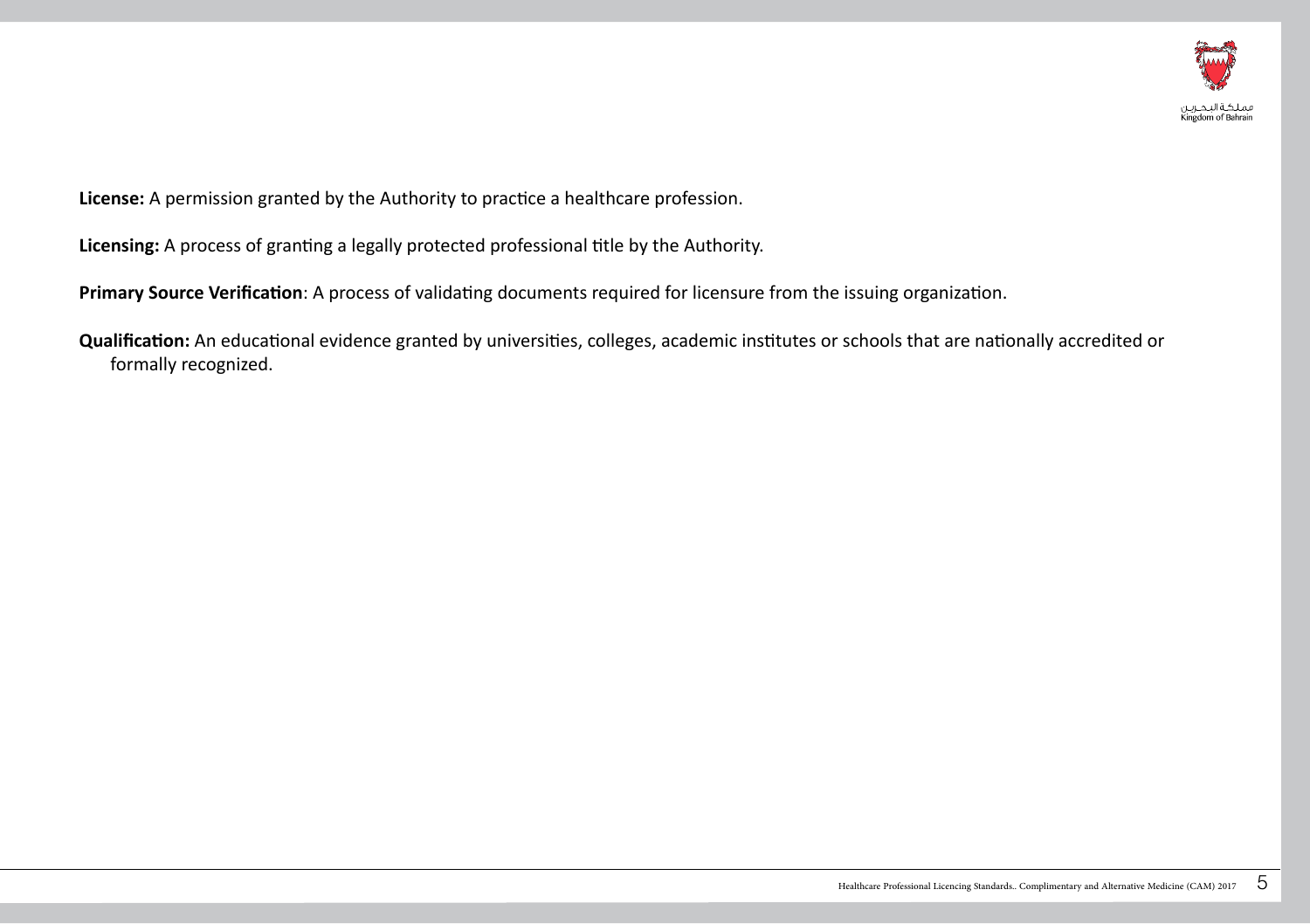

#### **Acronyms:**

- **ACLS:** Advanced Cardiac Life Support
- **BLE:** Bahrain Licensing Examination
- **BLS:** Basic Life Support
- **BDS:** Bachelor of Dental Surgery
- **BSc:** Bachelor of Science
- **CME:** Continuing Medical Education
- **CPD:** Continuing Professional Development
- **CSS:** Central Sterile Services
- **FAIMER:** Foundation for the Advancement International Medical Education and Research
- **GP:** General Practitioner
- **GSC:** Good Standing Certificate
- **HCPC:** Health and Care Professions Council United Kingdom
- **IMED:** International Medical Education Directory
- **MBBS:** Bachelor of Medicine and Bachelor of Surgery
- **PQR:** Professional Qualification Requirements
- **PHD:** Doctor of philosophy
- **UK:** United Kingdom
- **USA:** United State of America
- **WHO:** World Health Organization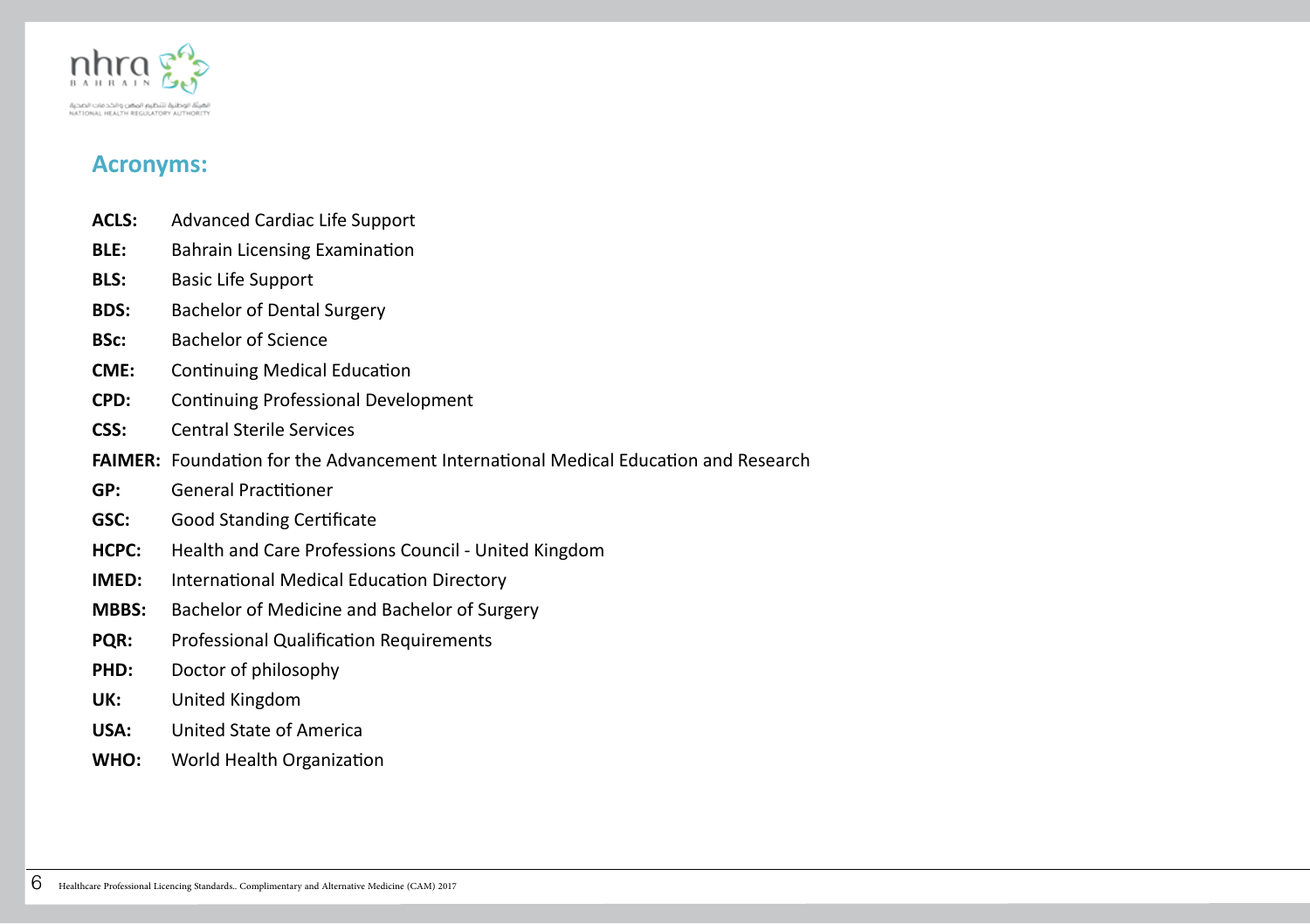

## INTRODUCTION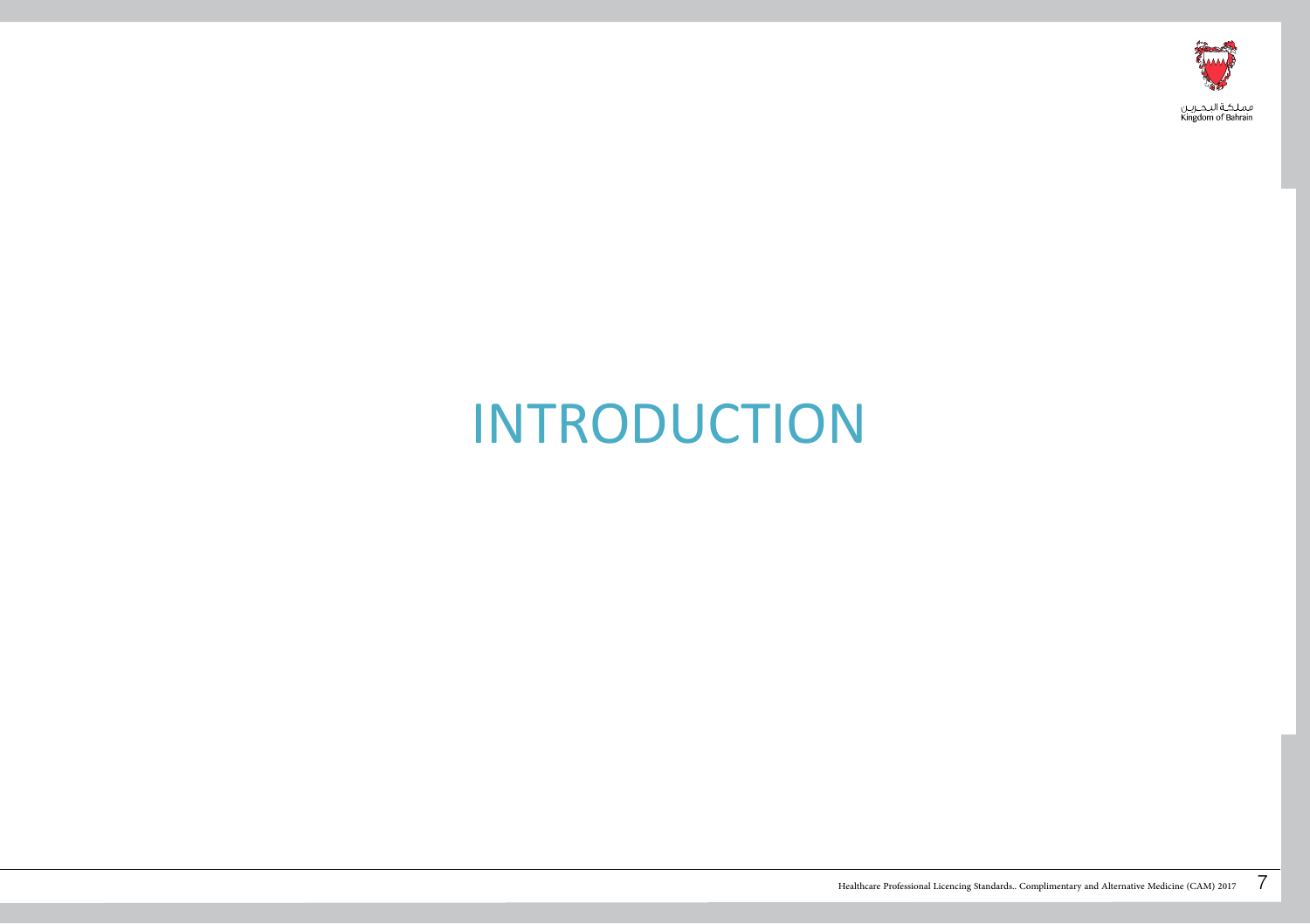

## **Preface:**

The Supreme Council of Health (SCH) in Kingdom of Bahrain is pleased to present the unified Healthcare professionals Qualification Requirements (PQR) which represents a milestone towards fulfilling the kingdom's objectives to improve the healthcare service provision across the country.

This document provides a base for all health care facilities both in the governmental and private sector to assess the documents submitted by applicants within their geographical jurisdiction to ensure safe and competent delivery of services. Moreover, it places an emphasis on educational standards, experience and licensure requirements for healthcare professionals to be licensed to practice safely in Kingdom of Bahrain and in accordance with Bahrain laws and benchmarked international best practices.

The SCH would like to acknowledge the efforts of all individuals who have contributed towards compilation of this document and would like to thank them for their dedicated efforts and assistance.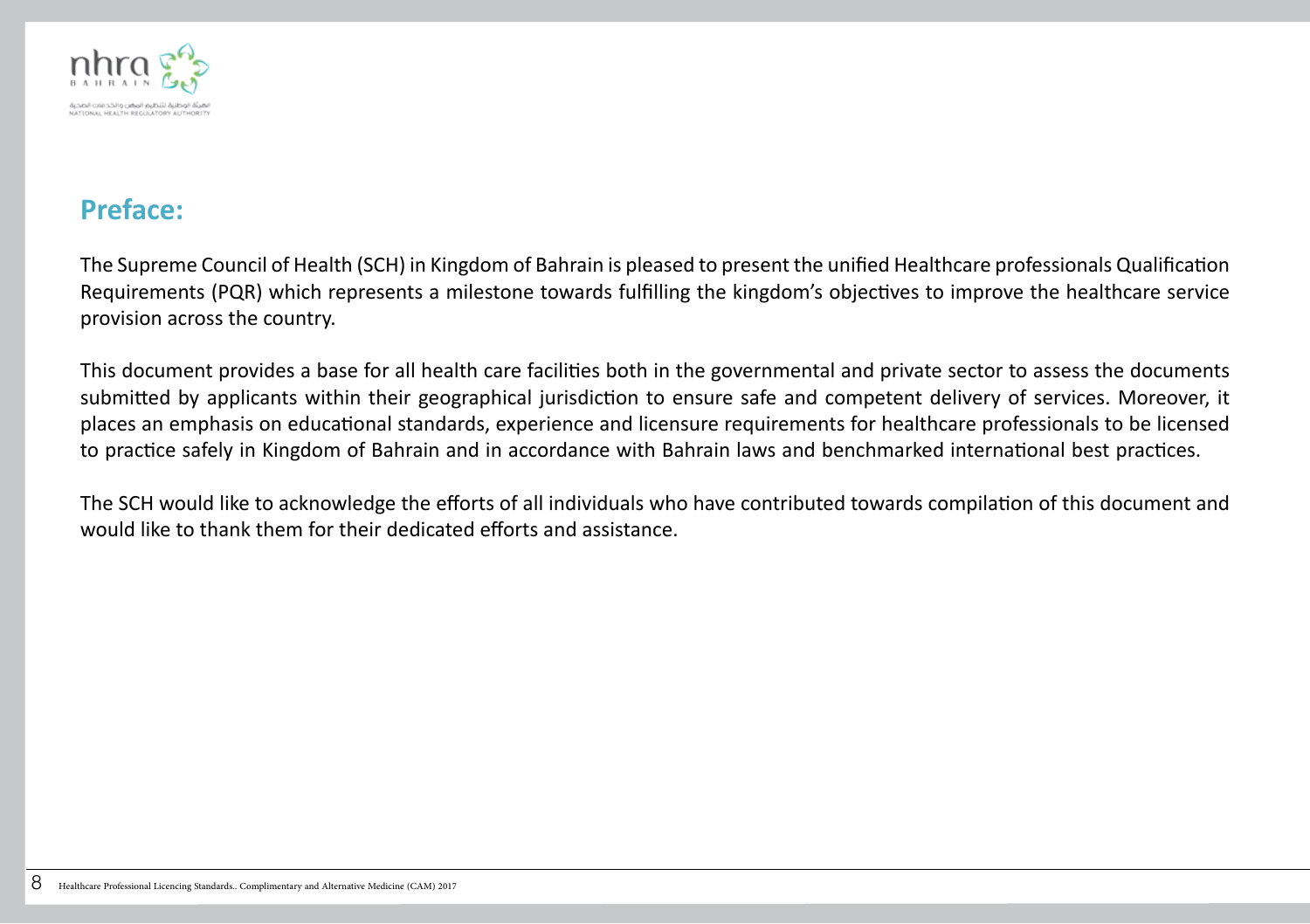

## **11.Licensure General Requirements**

All applicants must fulfill all the following requirements in order to qualify for licensure:

#### **1.1 Educational Qualifications**

- Qualification when needed must be nationally accredited by the Ministry of Education in Bahrain/ Higher Education Council (HEC)
- Qualifications must be issued by institutions/ colleges recognized in home country
- At the entry level, minimum qualification requirement is high school certificate as per country specific education.
- Qualifications are evaluated in accordance to the following criteria:
	- The country and institution from which the qualification was awarded
	- The level of national /international recognition of the qualification
	- The duration and content of study, and the presence of clinical practice/ practical training.
	- Qualifications acquired through honorary nature, correspondence or distance learning are not counted towards the PQR requirements.

• Qualifications not mentioned in this document may be evaluated and reviewed by NHRA which may grant the applicant with the appropriate title.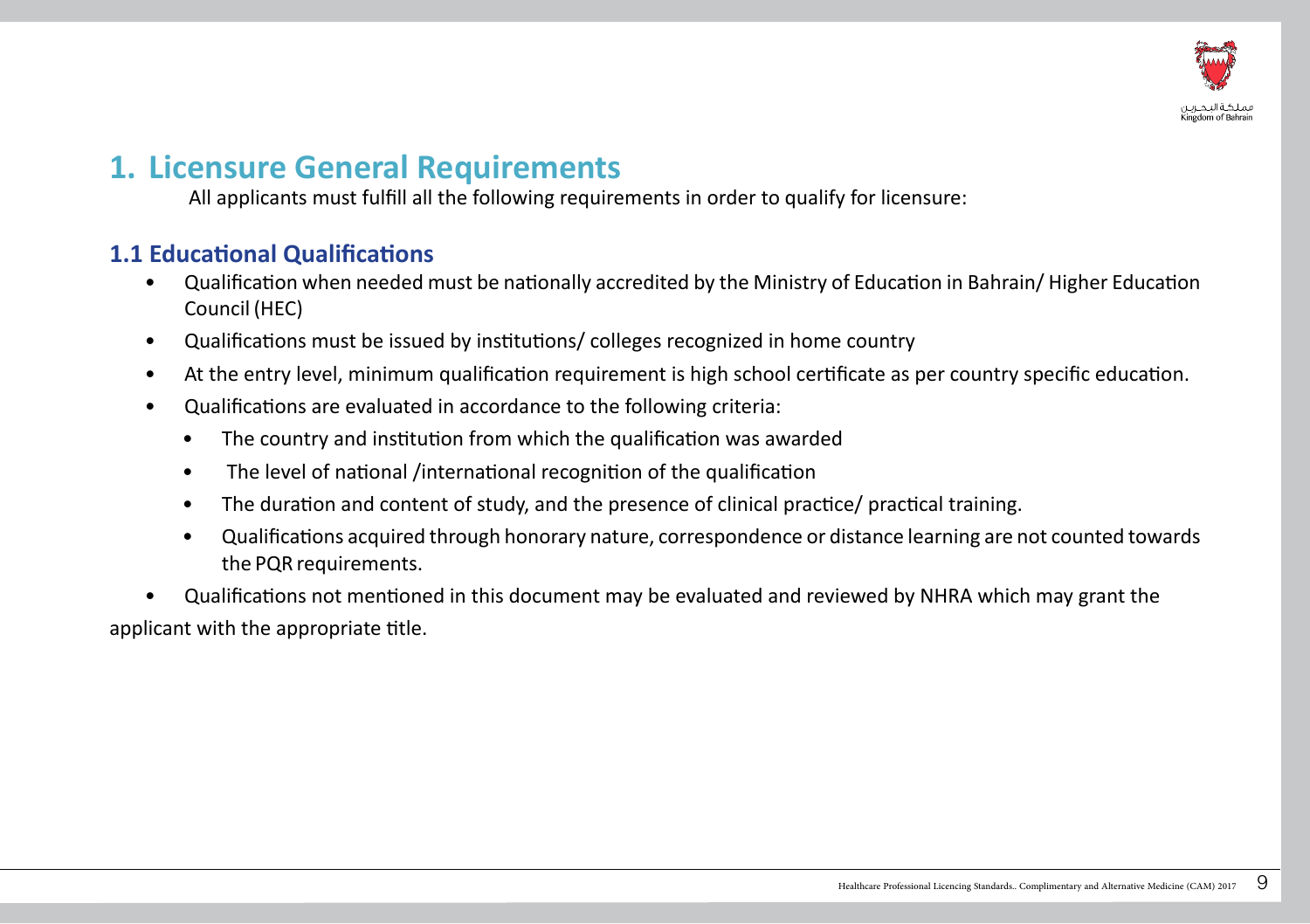

### **1.2 Professional Experience**

#### *1.2.2: Experience:*

- The applicant's experience must be relevant to the category applied for, and must have been accomplished in an appropriate setting licensed by the professional regulatory and licensing authority in the country of practice.
- Bahraini nationals, new graduates: are exempted from experience requirements for the basic entry level.
- Non Bahraini residents of Bahrain may be exempted from experience requirements for basic entry level after
- the approval of the Supreme Council of Health.
- All other applicants are required to fulfill experience as per their relevant titles according to the PQR.

#### **1.3 Professional License and Good Standing Status**

- The applicant must be registered and have a valid professional license to practice, or registration (where applicable) from home country and/or country of last employment.
- The applicant must provide evidence of meeting the minimum required experiences for the applied title.
- Good Standing Certificate (GSC) must meet the following requirements:
	- Valid and not older than six (6) months at the time of application for licensure
	- Issued by the professional regulatory and licensing authority in the country(s) of last employment. NHRA may request more evidence or conduct investigations if deemed necessary to prove the status of good
- conduct of the healthcare professional.
- The applicant must declare that he/she has never been convicted with any legal cases, medical malpractice during his/ her practice of the healthcare profession or he/she is currently under investigation.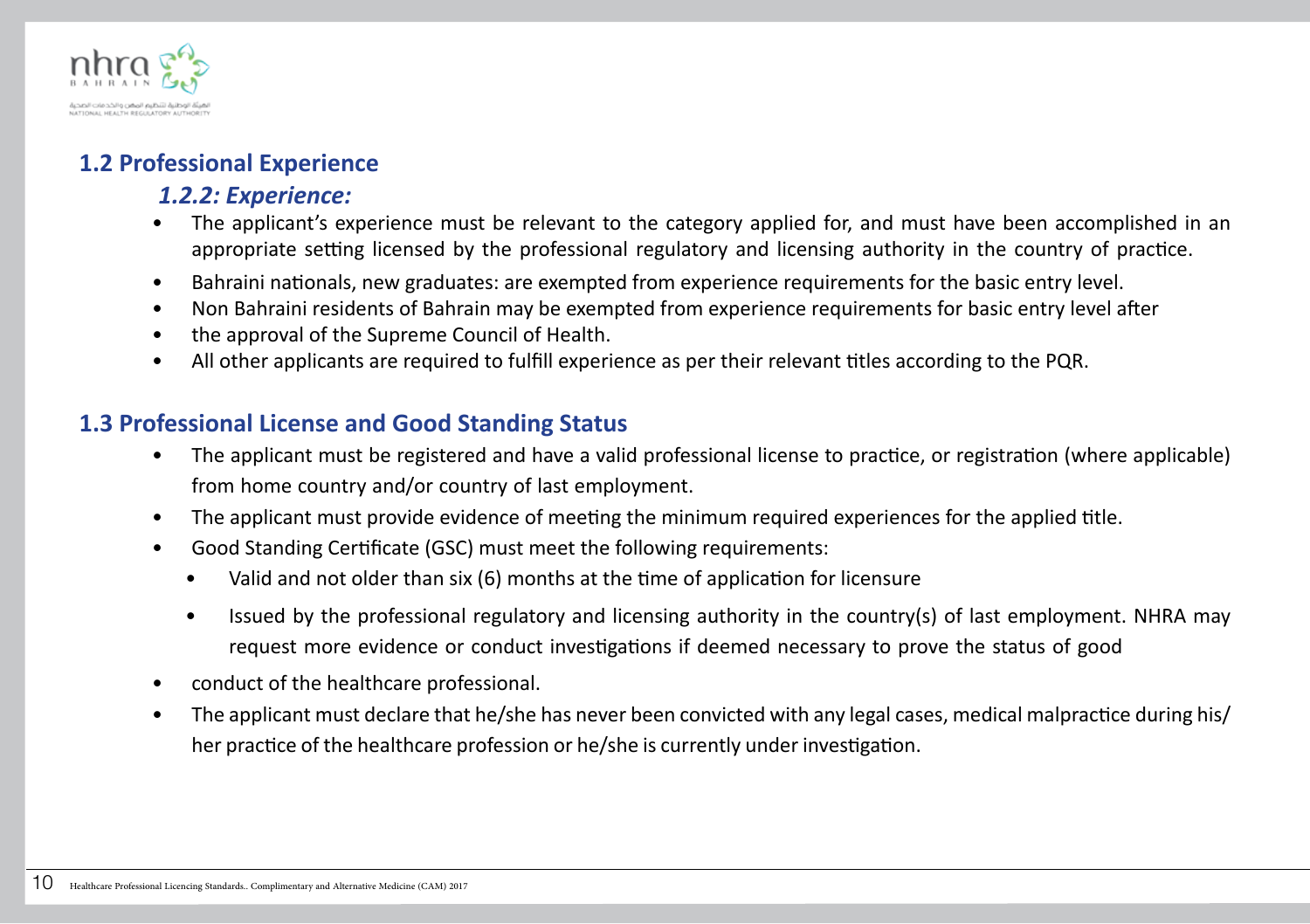

### **1.4 Primary Source Verification**

- The documents required for licensing shall be verified directly from the original or primary source
- These documents include but not limited to: educational qualification(s), experience certificate(s), professional license(s) and or any other documents deemed necessary by NHRA.

#### **1.8 Dicountinutity of Practice**

This section applies to Bahrainis ONLY and Non Bahraini if residence of Bahrain.

- Healthcare professionals who have a gap of practice of at least two (2) years and opting to be licensed in Kingdom of Bahrain must follow the CME/CPD requirements below
- All CME/CPD credits must be related to practice specialty of the healthcare professional, and according to the CME/CPD specific requirements of NHRA.
- All applicants are required to complete a clinical training program which shall be determined by NHRA in the specialty field.
- All clinical training programs shall be carried out in an approved practice setting by NHRA.
- All applicants after completion of CME/CPD credits and clinical training program are required to pass NHRA licensure assessment to obtain the license to practice.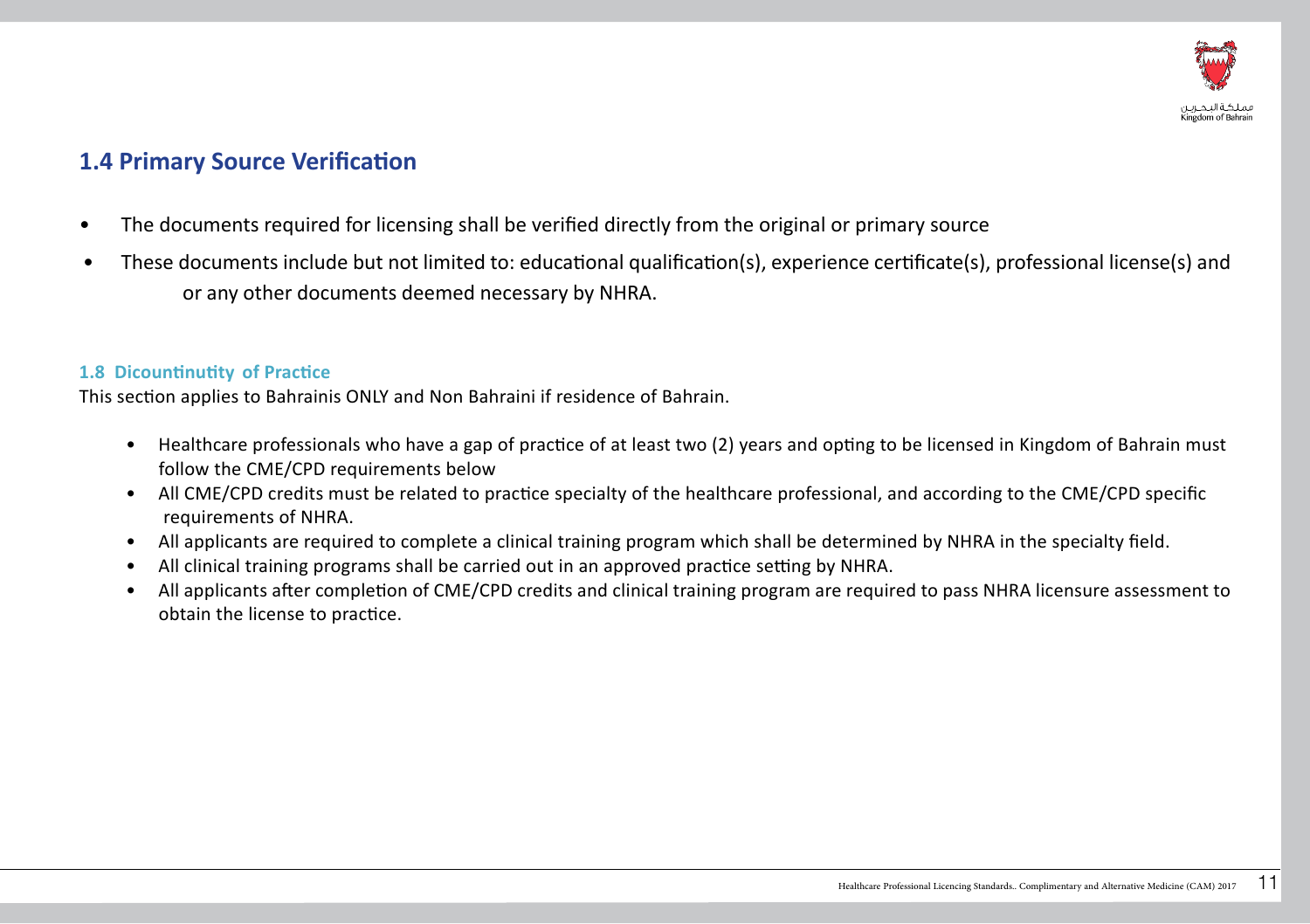

| <b>Gap of Practice</b>             | <b>CAM</b>                                      |
|------------------------------------|-------------------------------------------------|
| From two to less than three years  | • 20 CME/CPD credits<br>• 6 months of training  |
| From three to less than four years | • 30 CME/CPD credits<br>• 8 months of training  |
| From Four to less than Five years  | • 40 CME/CPD credits<br>• 10 months of training |
| From Five years onwards            | • 50 CME/CPD credits<br>• 12 months of training |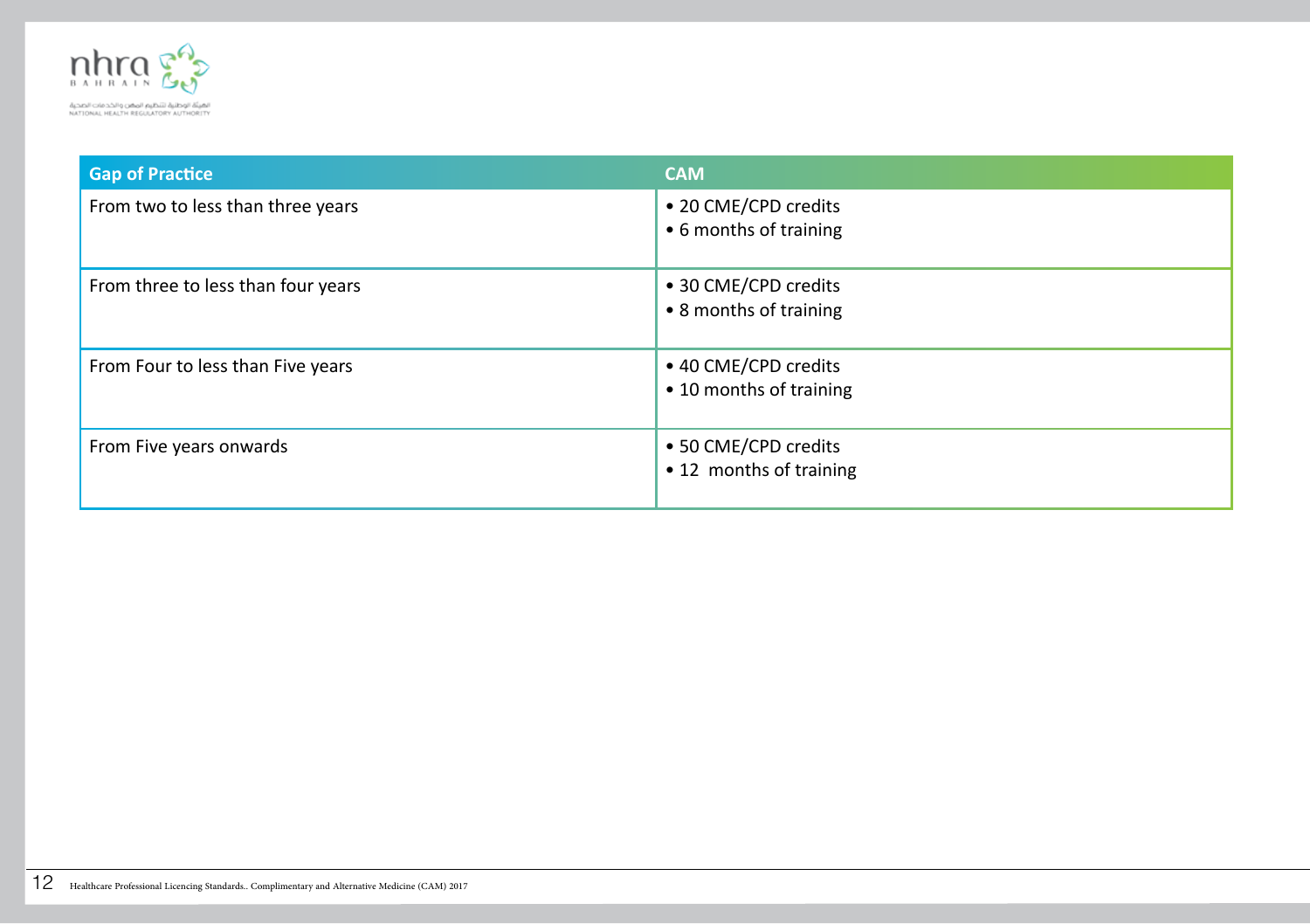

#### **2. Renewal of Licenses**

• CAM practioners must accumulate a minimum of 10 CME/CPD hours annually. CME/CPD must be relevant to the field.

#### **3. General Comments:**

- License categories are independent from employment grade and titles.
- Health care facilities may not employ a health care professional at a higher category than that given by NHRA.
- NHRA reserves the right to re-evaluate any healthcare professional should the need arise.
- License can be renewed up to a maximum of 5 years each time.
- All professionals holding administrative, academic, and other non-clinical positions will not be licensed by NHRA unless they prove continuity of clinical practice.
- These standards shall be reviewed once every three years.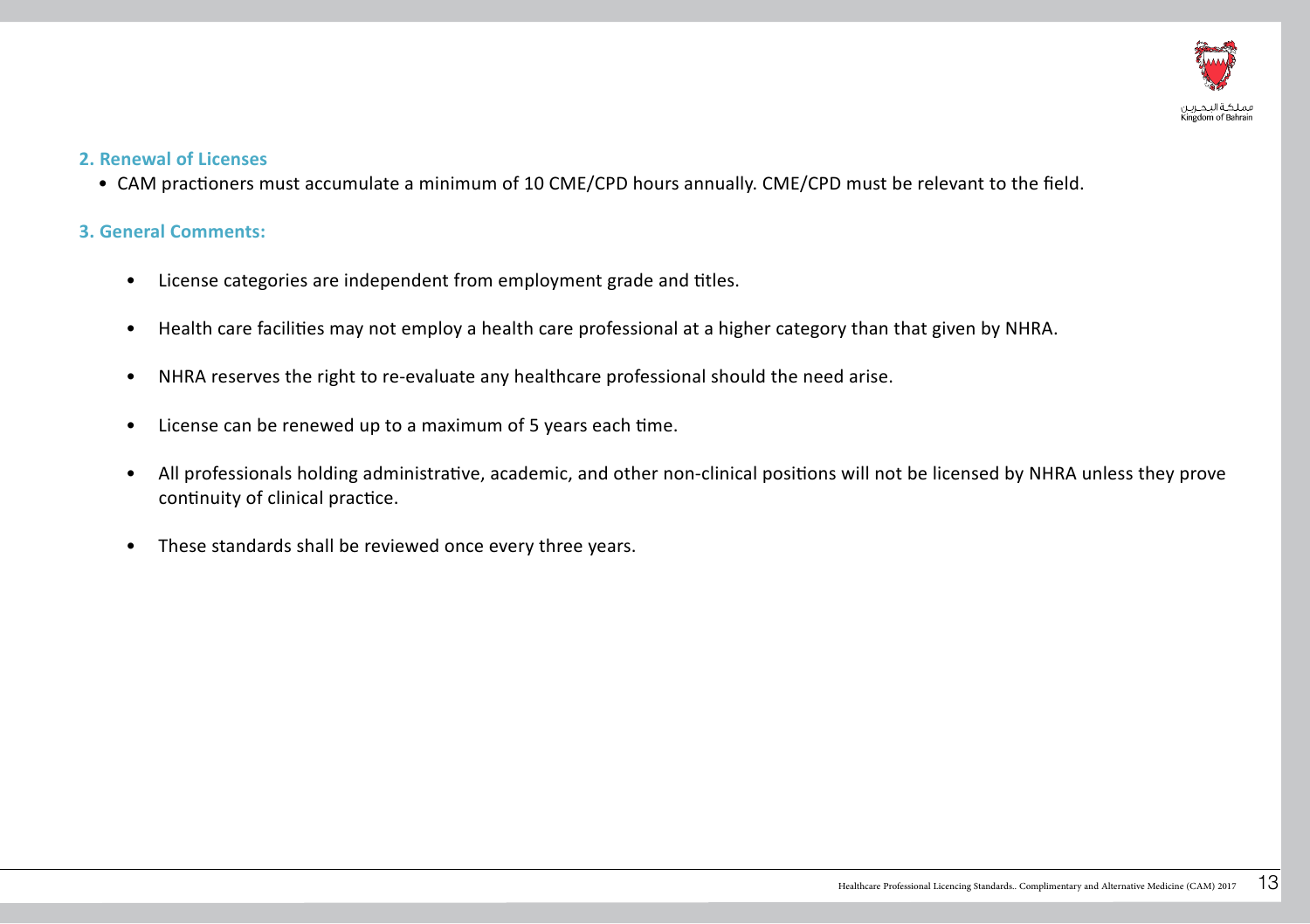

## **Requirements and Considerations**

#### **CAM Healthcare Professionals Licensure Requirements**

All CAM healthcare professionals applying for licensure must fulfill the following requirements in addition to all the requirements mentioned in chapter one:

- 1) Obtained scientific degrees legally certified by the competent official authorities.
- 2) Certificates and official documents that indicate acquiring the practical training after graduation, stating the name and address of the organization where the training has been held and according to the procedures of the

#### Authority.

- 3) Valid first aid course certificate.
- 4) Certificate of medical fitness issued by the competent medical committee.

The non-Bahraini practitioners of complementary and alternative medicine shall have to acquire experience of no less than two years after the academic qualification.

Classification of the licenses to practice complementary and alternative medicine fields

The licenses for alternative and complementary medicine fields shall be classified according to the academic qualification held by the applicant, into the following categories:

- 1) Practitioner of complementary and alternative medicine.
- 2) Technician of complementary and alternative medicine.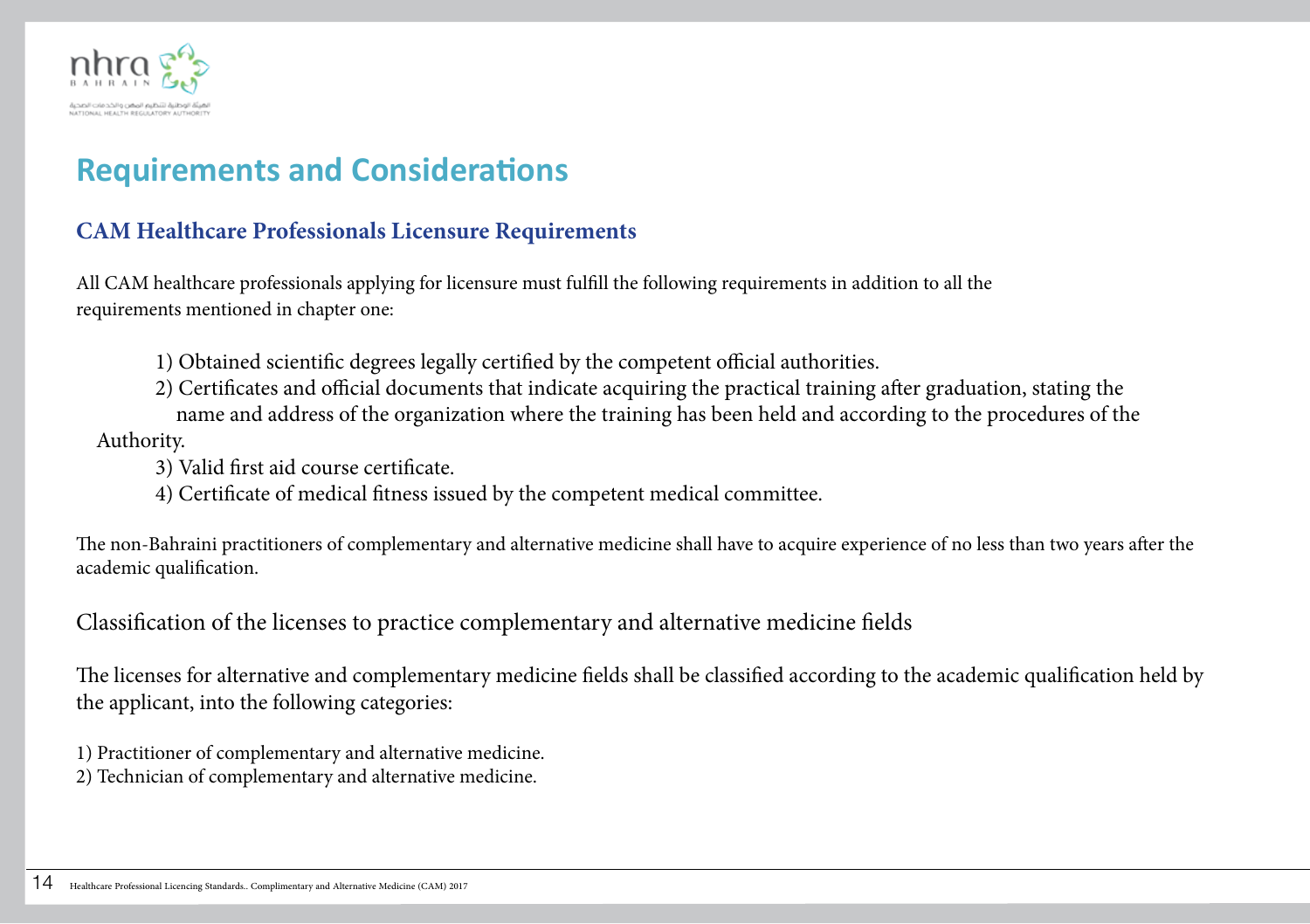

## **Recognized Specialties Titles for Licensing**

| <b>Licensing Titles</b>                |
|----------------------------------------|
| <b>Acupuncture therapy</b>             |
| <b>Ayurveda Medicine</b>               |
| <b>Message Therapy</b>                 |
| Chiropractic                           |
| <b>Herbal Therapy</b>                  |
| <b>Homeopathy Therapy</b>              |
| <b>Naturopathy Therapy</b>             |
| Osteopathy Therapy                     |
| <b>Traditional Chinese Medicine</b>    |
| <b>Biodynamic Craniofacial Therapy</b> |
| <b>Cupping Therapy</b>                 |
| Reflexology Therapy                    |
| Unani Medicine                         |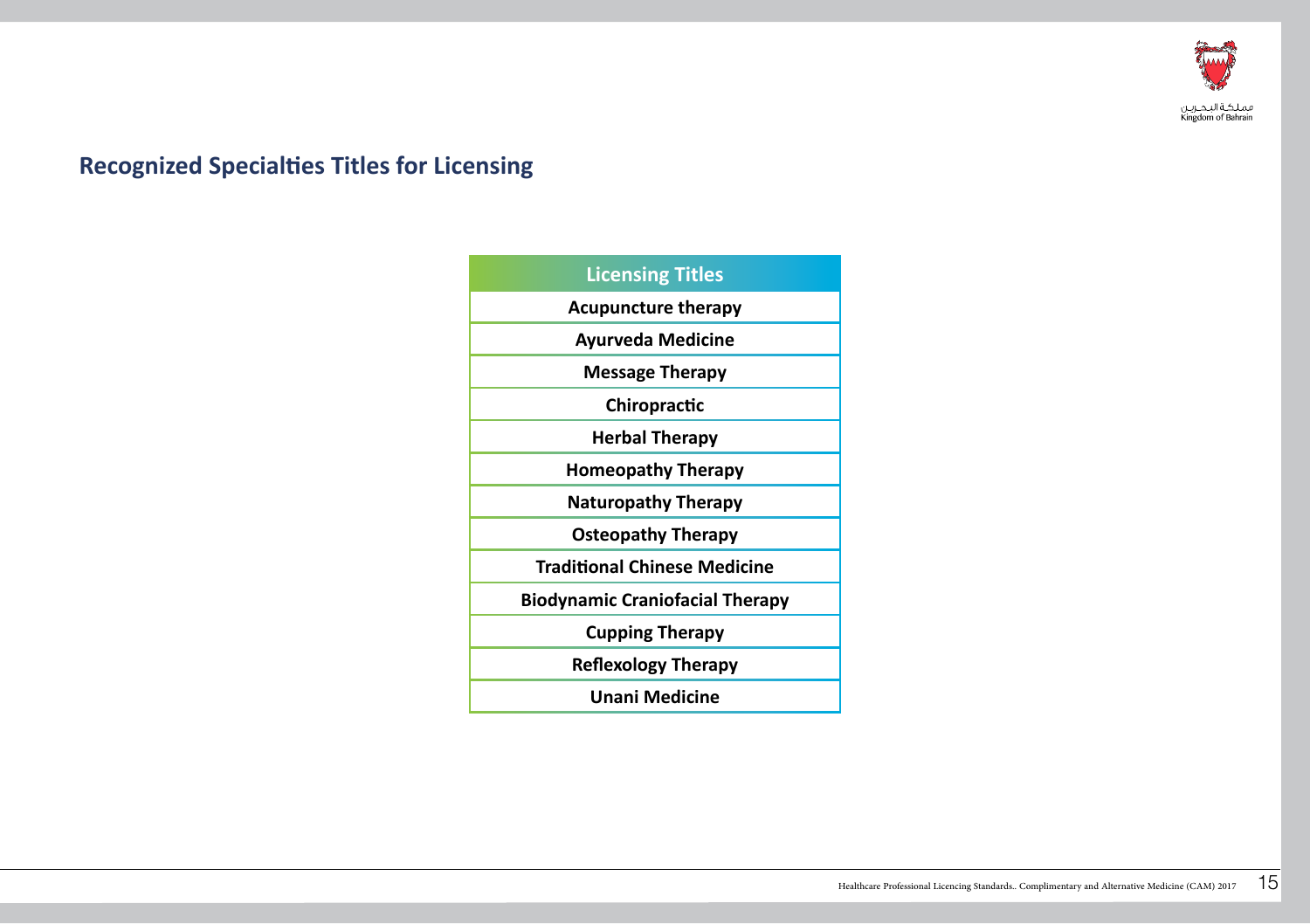

## **Required Qualifications**

### 1. Physicians

| License                                             | <b>Required Qualifications</b>                                                                                                                                                                                                                                                                                                                                                                                                                                                                                                      |
|-----------------------------------------------------|-------------------------------------------------------------------------------------------------------------------------------------------------------------------------------------------------------------------------------------------------------------------------------------------------------------------------------------------------------------------------------------------------------------------------------------------------------------------------------------------------------------------------------------|
| <b>Acupuncture Physician</b><br><b>Practitioner</b> | Physician holder of a training course of no less than two years on Chinese needles, of no less than 2,500 hours of<br>training.                                                                                                                                                                                                                                                                                                                                                                                                     |
| Ayurveda Physician<br>Practitioner                  | Physician holder of a BA in traditional Indian medicine BMAS; a of study no less than four years, with the least of 4500<br>hours of theoretical study and 1000 hours of practice along with the Internship rotation year.<br>Physician holder of a diploma in traditional Indian medicine, for no less than two years.<br>Physician underwent a training course of no less than one year in traditional Indian medicine provided completing<br>supervised practical and theoretical training courses of 1,500 hours and 500 hours. |
| <b>Chiropractic Physician</b><br>Practitioner       | Physician holder of BA in Chiropractic medicine; a study of no less than four years, including, at least, 4200 hours of<br>theoretical study and 1000 hours of practice.<br>Physician attended a training course of no less than two years in Chiropractic medicine, provided that training hours<br>are no less 2200 hours of theoretical study and 1000 hours of practice, under the supervision of a practical clinical<br>instructor.                                                                                           |
| <b>Homeopathy Physician</b><br><b>Practitioner</b>  | Physician holder of BA in Homeopathy medicine; a study of no less than four years, or holder of a recognized<br>certificate in the field, for a study of no less than three years.                                                                                                                                                                                                                                                                                                                                                  |
| <b>Naturopathy Physician</b><br><b>Practitioner</b> | Physician holder of BA in Naturopathy medicine; a study of no less than three years in the field.                                                                                                                                                                                                                                                                                                                                                                                                                                   |
| <b>Osteopathy Physician</b><br>Practitioner         | Physician holder of BA in Osteopathy medicine; a study of no less than four years and no less than 1000 hours of<br>pratice, under a clinical supervision.<br>Physician holder of MA in Osteopathy medicine; a study of no less than two years and no less than 1000 hours<br>of practice, under a clinical supervision.                                                                                                                                                                                                            |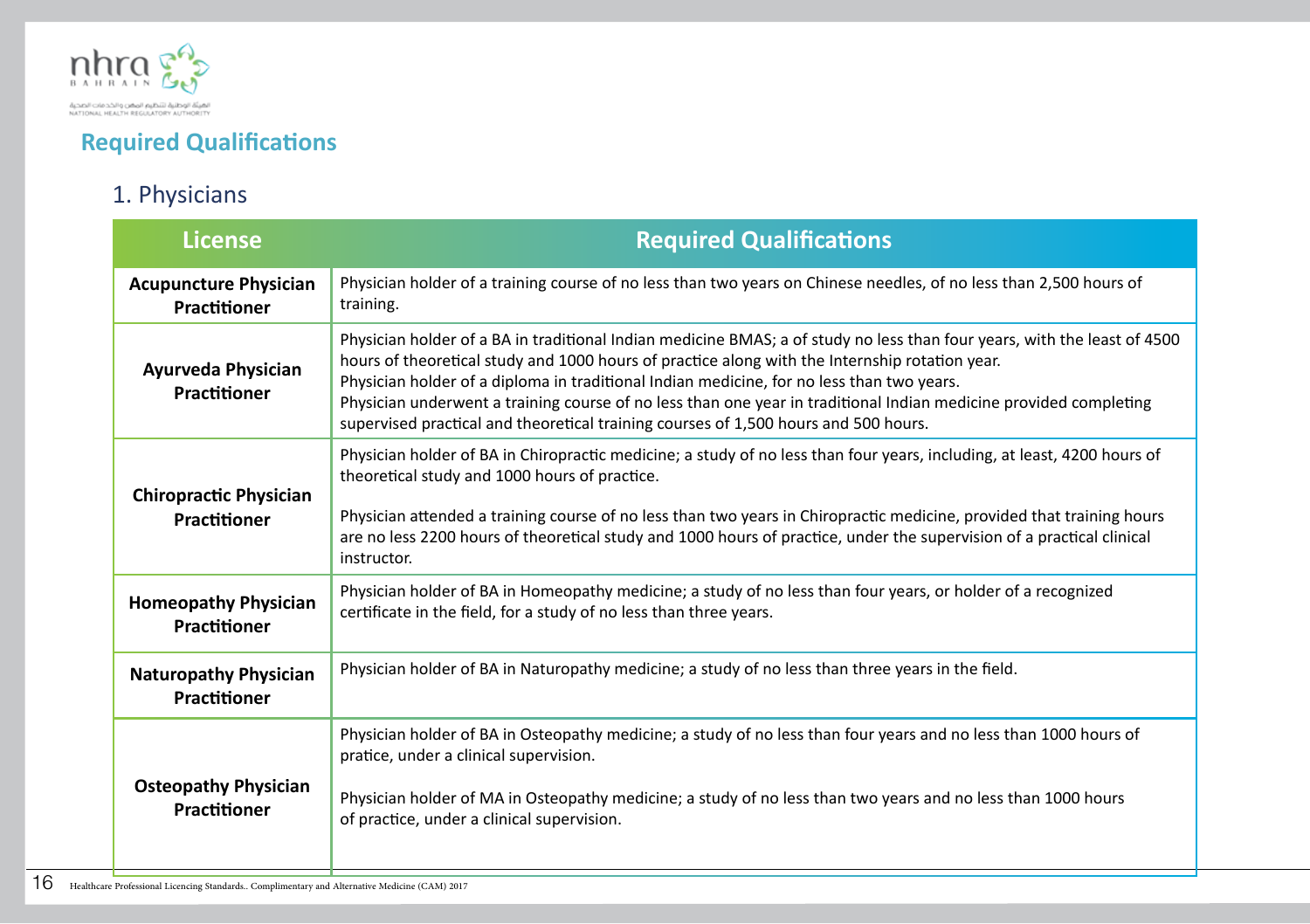

| <b>License</b>                                                                    | <b>Required Qualifications</b>                                                                                                                                                                     |
|-----------------------------------------------------------------------------------|----------------------------------------------------------------------------------------------------------------------------------------------------------------------------------------------------|
| <b>Traditional Chinese</b><br>Medicine (TCM)<br><b>Physician Practitioner</b>     | Physician holder of BA in Traditional Chinese Medicine; a study of no less than five years and no less than 1500 hours<br>of theoretical study and 900 hours of practice.                          |
|                                                                                   | Physician who attended a training course of two to three years; no less than 800 hours of theoretical study and 500<br>hours of practice of Traditional Chinese Medicine.                          |
| <b>Biodynamic</b><br><b>Craniosacral Therapy</b><br><b>Physician Practitioner</b> | Physician holder of a BA in Complementary and Alternative Medicine and a diploma in Biodynamic Craniosacral<br>Therapy; a study of no less than two years, of at least 700 hours of training.      |
|                                                                                   | Physician holder of a BA in Complementary and Alternative Medicine and a training course in Biodynamic Craniosacral<br>Therapy.                                                                    |
|                                                                                   | Physician holder of BA in Herbal Therapy; a study of no less than three years.                                                                                                                     |
| <b>Herbal Therapy</b><br><b>Physician Practitioner</b>                            | Physician holder of a diploma in Herbal Therapy; a study of no less than one year.                                                                                                                 |
|                                                                                   | Physician holder of MA in Herbal Therapy; a study of no less than three years.                                                                                                                     |
| <b>Cupping Therapy</b><br><b>Physician Practitioner</b>                           | Physician who attended a practical training of no less than 20 hours.                                                                                                                              |
| <b>Massage Therapy</b><br><b>Physician Practitioner</b>                           | Physician who attended a practical training on Massage Therapy of no less than two years; no less than 250 theoretical<br>hours and 750 if practice.                                               |
| <b>Unani/Arab Medicine</b><br><b>Physician Practitioner</b>                       | Physician holder of BA in Unani/Arab Medicine; a study of no less than five years with the Internship rotation year or a<br>training course of no less than three years to obtain the certificate. |
| <b>Reflexology Physician</b><br>Practitioner                                      | Physician who attended a practical training on Reflexology of no less than six months.                                                                                                             |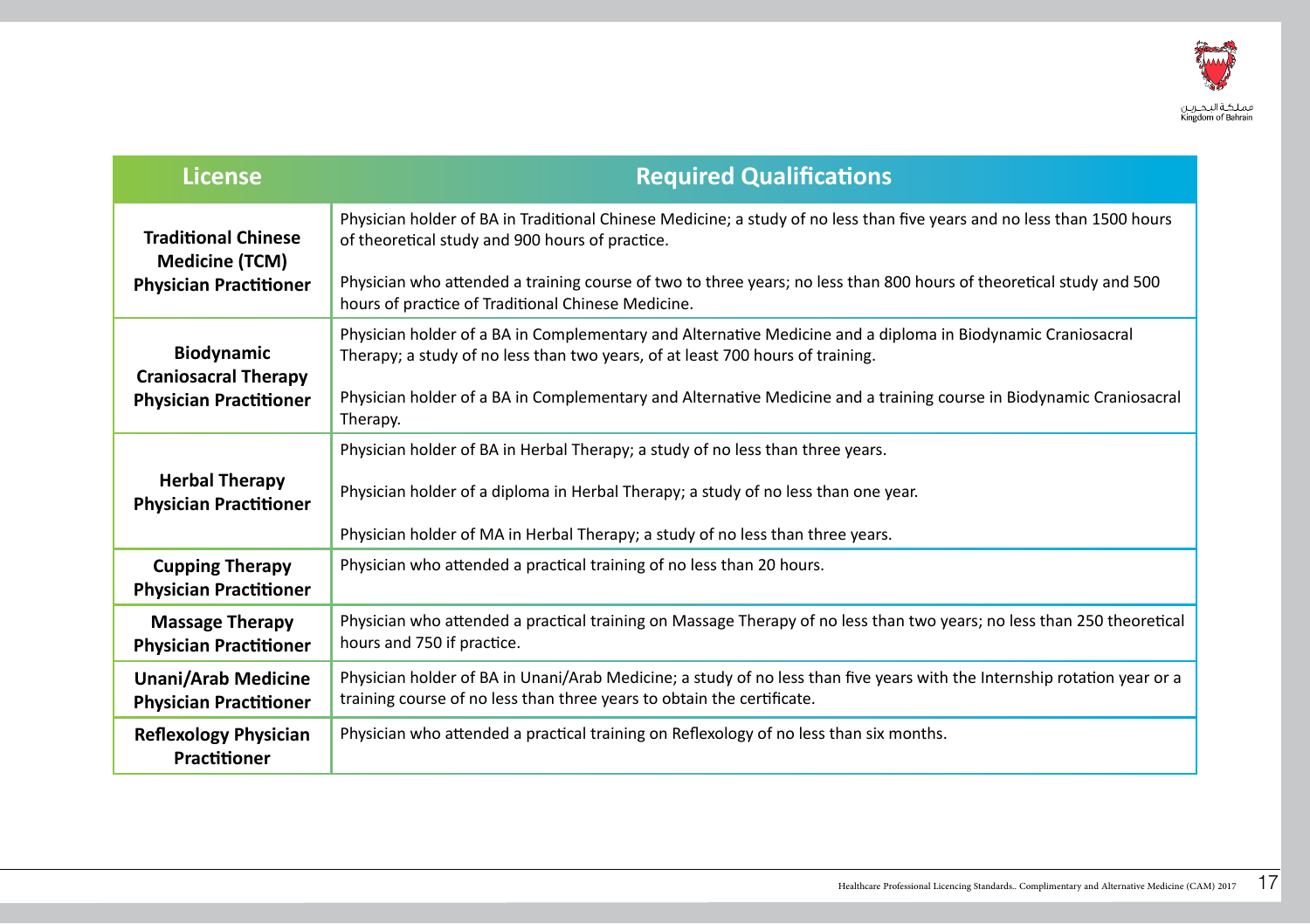

### **2. Non- Physicians**

| <b>License</b>                                                             | <b>Required Qualifications</b>                                                                                                                                                                                                        |
|----------------------------------------------------------------------------|---------------------------------------------------------------------------------------------------------------------------------------------------------------------------------------------------------------------------------------|
| Acupuncture<br>Practitioner                                                | BA in Chinese needles; a study of no less than four years with the Internship rotation year.                                                                                                                                          |
| <b>Ayurveda Practitioner</b>                                               | BA in traditional Indian medicine BMAS; a of study no less than four years, with the least of 4500 hours of<br>theoretical study and 1000 hours of practice along with the Internship rotation.                                       |
| Ayurveda Technician                                                        | Diploma in traditional Indian medicine, for no less than two years.                                                                                                                                                                   |
| Chiropractic<br>Practitioner                                               | BA in Chiropractic medicine; a study of no less than four years.<br>MA with no less than 4200 hours of theoretical study and 1000 hours of practice.                                                                                  |
| Homeopathy<br><b>Practitioner</b>                                          | BA in Homeopathy medicine; a study of no less than four years.<br>BA in one of the auxiliary medical professions and holder of Homeopathy medicine program of no less<br>than three regular years.                                    |
| Naturopathy<br><b>Practitioner</b>                                         | BA in Naturopathy medicine; a study of no less than three years in the field as a specialist, focusing in<br>treatment using nature and diet.                                                                                         |
| Osteopathy<br><b>Practitioner</b>                                          | BA in Osteopathy medicine; a study of no less than four years.<br>A Natural Therapy certificate from an acknowledged university and a training course of no less than 18<br>months and practical training of no less than 1000 hours. |
| <b>Traditional Chinese</b><br><b>Medicine (TCM)</b><br><b>Practitioner</b> | BA in Traditional Chinese Medicine; a study of no less than five years and no less than 1500 hours of<br>theoretical study and 900 hours of practice.                                                                                 |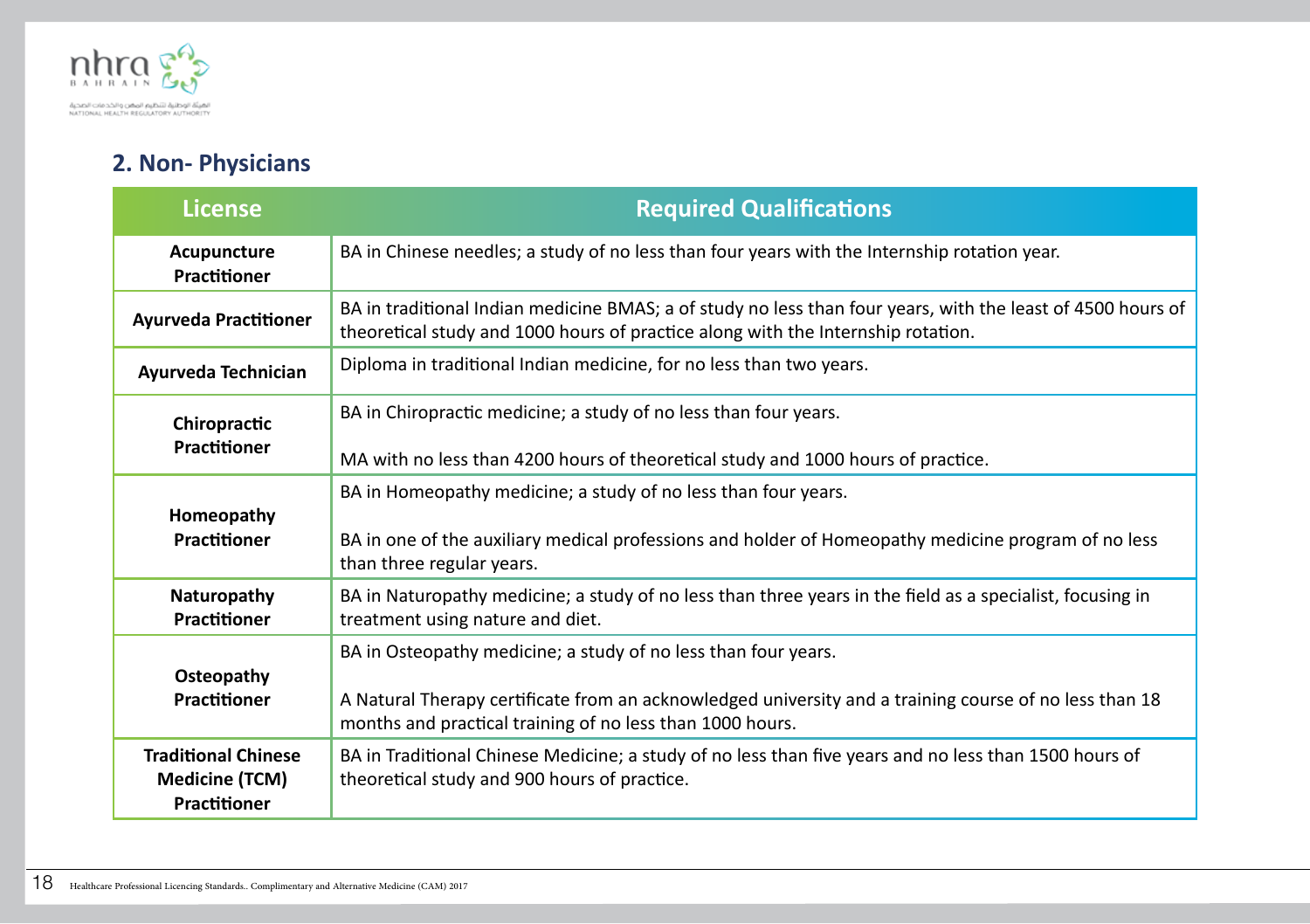

| License                                                               | <b>Required Qualifications</b>                                                                                                                                                         |
|-----------------------------------------------------------------------|----------------------------------------------------------------------------------------------------------------------------------------------------------------------------------------|
| <b>Biodynamic</b><br><b>Craniosacral Therapy</b><br>Practitioner      | BA in a Complementary and Alternative Medicine field and a diploma in Biodynamic Craniosacral<br>Therapy; a study of no less than two years and the at least of 700 hours of training. |
| <b>Biodynamic</b><br><b>Craniosacral Therapy</b><br><b>Technician</b> | Diploma in Biodynamic Craniosacral Therapy; a study of no less than two years and the at least of 700<br>hours of training.                                                            |
| <b>Herbal Therapy</b><br>Practitioner                                 | BA in Herbal Therapy; a study of no less than three years.<br>Diploma in Herbal Therapy; a study of no less than one year.                                                             |
| <b>Cupping Therapy</b><br><b>Practitioner</b>                         | BA in a Complementary and Alternative Medicine field and a training course of no less than 60 hours of<br>training.                                                                    |
| <b>Cupping Therapy</b><br><b>Technician</b>                           | Diploma in one of the auxiliary medical professions and attended a practical training of no less than 80<br>hours.                                                                     |
| <b>Massage Therapy</b><br>Practitioner                                | BA in a Complementary and Alternative Medicine field and a study of at least two years in massaging of<br>no less than 250 theoretical hours and 750 of practice.                      |
| <b>Massage Therapy</b><br><b>Technician</b>                           | Diploma or a certificate in massaging; a study of no less than two years.                                                                                                              |
| <b>Unani/Arab Medicine</b><br><b>Physician Practitioner</b>           | BA in Unani/Arab Medicine; a study of no less than five years with the Internship rotation year.                                                                                       |
| Reflexology<br>Practitioner                                           | BA in one of the auxiliary medical professions or a Complementary and Alternative Medicine field and<br>a course in Reflexology of no less than 6 months.                              |
| Reflexology Technician                                                | Diploma or a certificate in Reflexology; a study of no less than two years                                                                                                             |